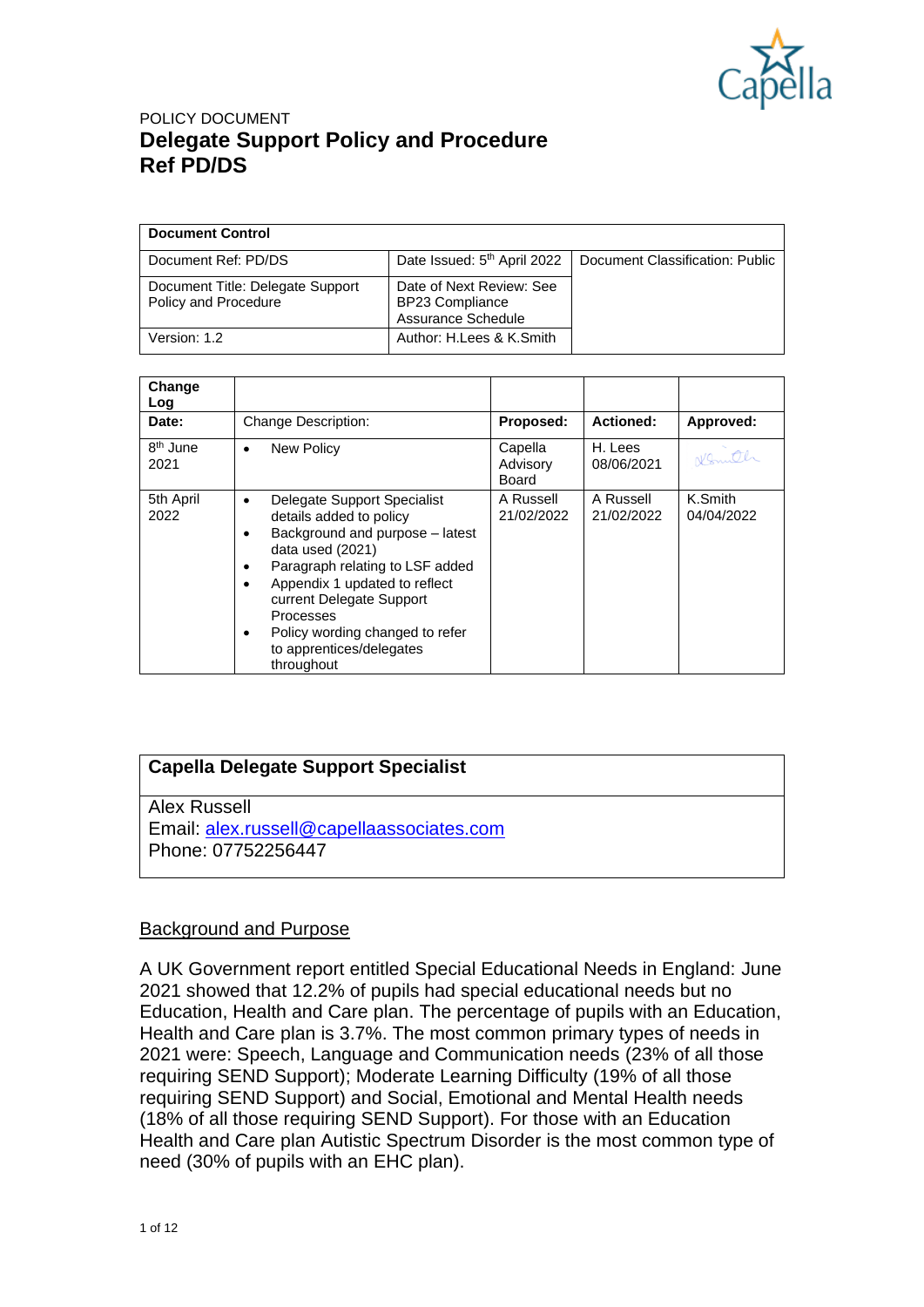

Information from the Strategic Development Network Webinar in April 2021 on "Supporting your apprentices with additional learning support needs" suggested that 20% of learners have additional needs and about 10% declare at first contact.

As such, we recognise that apprentices/delegates may have learning needs that:

- Have or have not been formally assessed and/or diagnosed
- Have or have not been declared as part of their enrolment or at a later point in their Capella programme
- May change over the duration of their Capella programme.

Listed below are some examples of conditions for which delegates may require learning support:

- Dyslexia
- Dyscalculia
- Dyspraxia
- Hearing or sight impairments
- Mobility difficulties
- Autism
- Mental health difficulties
- Combination of multiple conditions

Apprenticeship Learning Support Funding is additional funding available to Training Providers (outside of the apprenticeship levy). Its purpose is to combat discrimination by allowing the provider to make reasonable adjustments for apprentices who have learning difficulties or disabilities, which will have a direct impact on the planned programme.

Learning Support Funding will be claimed by Capella if the Equality Act 2010 definition of disability is satisfied. The apprentice/delegate must have a physical or mental impairment that has a 'substantial' and 'long-term' negative effect on their ability to do normal daily activities. Furthermore, they must have difficulty in learning which is significantly greater than the majority of persons of the same age and which directly impacts their ability to complete the apprenticeship (i.e., without reasonable adjustment, they would not be able to do so).

Capella is committed to: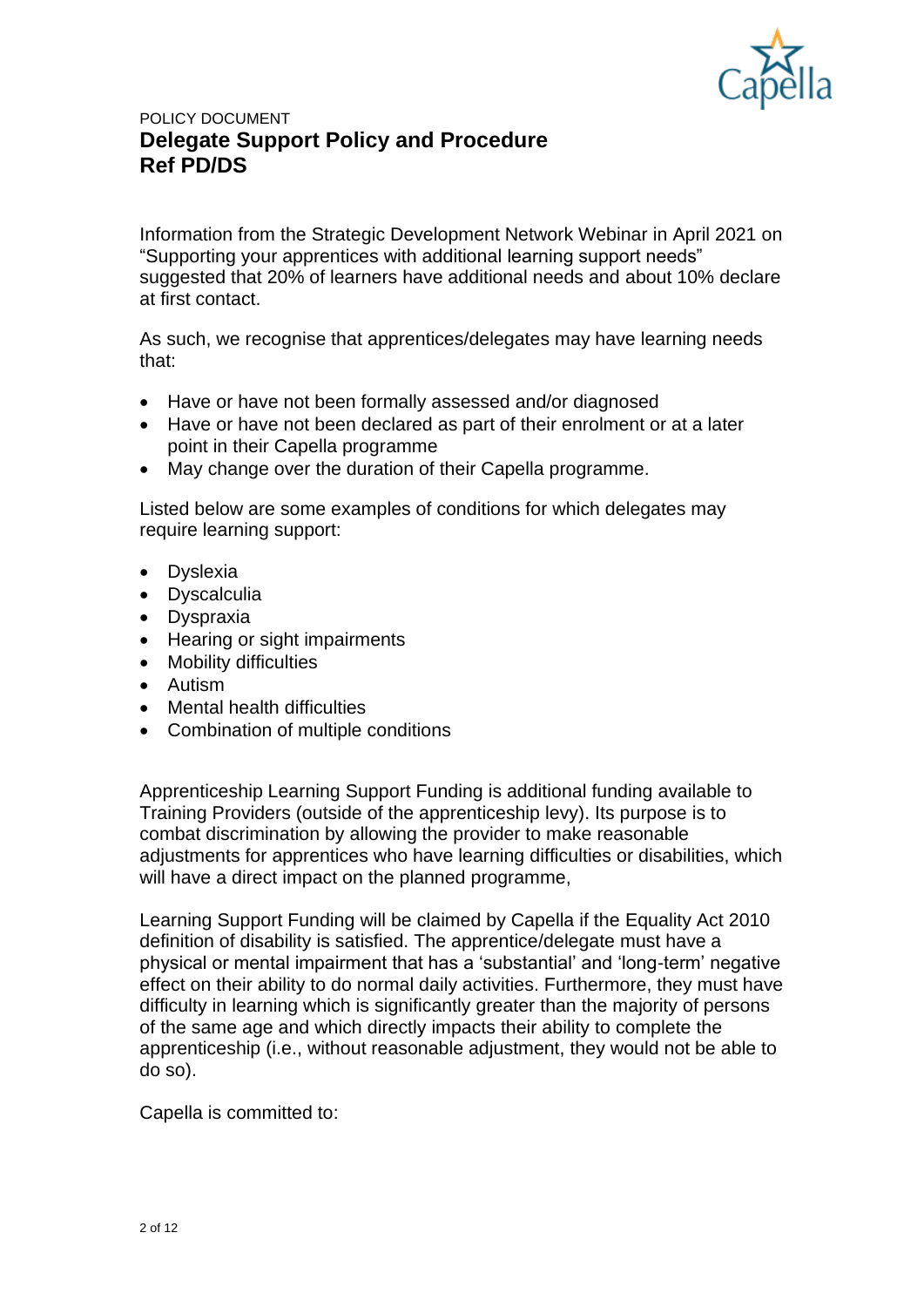

- Creating processes and an environment that enables apprentices/delegates to share their needs and work collaboratively with us and others (including sub-contractors, End Point Assessment Organisations and external agencies where appropriate) to ensure needs are fully understood and met.
- Claiming additional funding to support apprentices/delegates where criteria are met, but not pressuring delegates to accept any additional support they do not want or need.
- Avoiding the risks associated with stereotyping and recognising and building on positive aspects associated with learning needs, not simply seeing "dis-abilities".
- Sharing learning and best practice across all apprentices/delegates as part of our continuous improvement activities and to avoid the risk of stigmatising delegates with additional needs.
- Continuously building Associate skills and confidence to deliver the best possible services for apprentices/delegates and employers.

The purpose of this policy is to set out the intentions and key tools that Capella uses to ensure it provides apprentices/delegates with appropriate learning support; making reasonable adjustments where necessary to ensure they are not disadvantaged as a result of their learning needs, are supported to achieve their full potential and to complete their apprenticeship successfully.

This policy should be read in conjunction with Capella's:

- a) Health & Safety Policy, which sets out the intentions and key tools that Capella uses to ensure the health, safety and welfare of apprentices/delegates and Associates
- b) Equality, Diversity and Dignity at work policy, which sets out the intentions and key tools that Capella uses to ensure that equal opportunity considerations are incorporated into all our business activities, and to build an inclusive and supportive environment in which everyone is treated with dignity
- c) Privacy Policy, which details how Capella collects, uses and stores personal information
- d) Assessment Policy which details key tools for conducting Initial and inprogramme assessments
- e) Functional Skills Policy which details key tools for planning Functional Skills delivery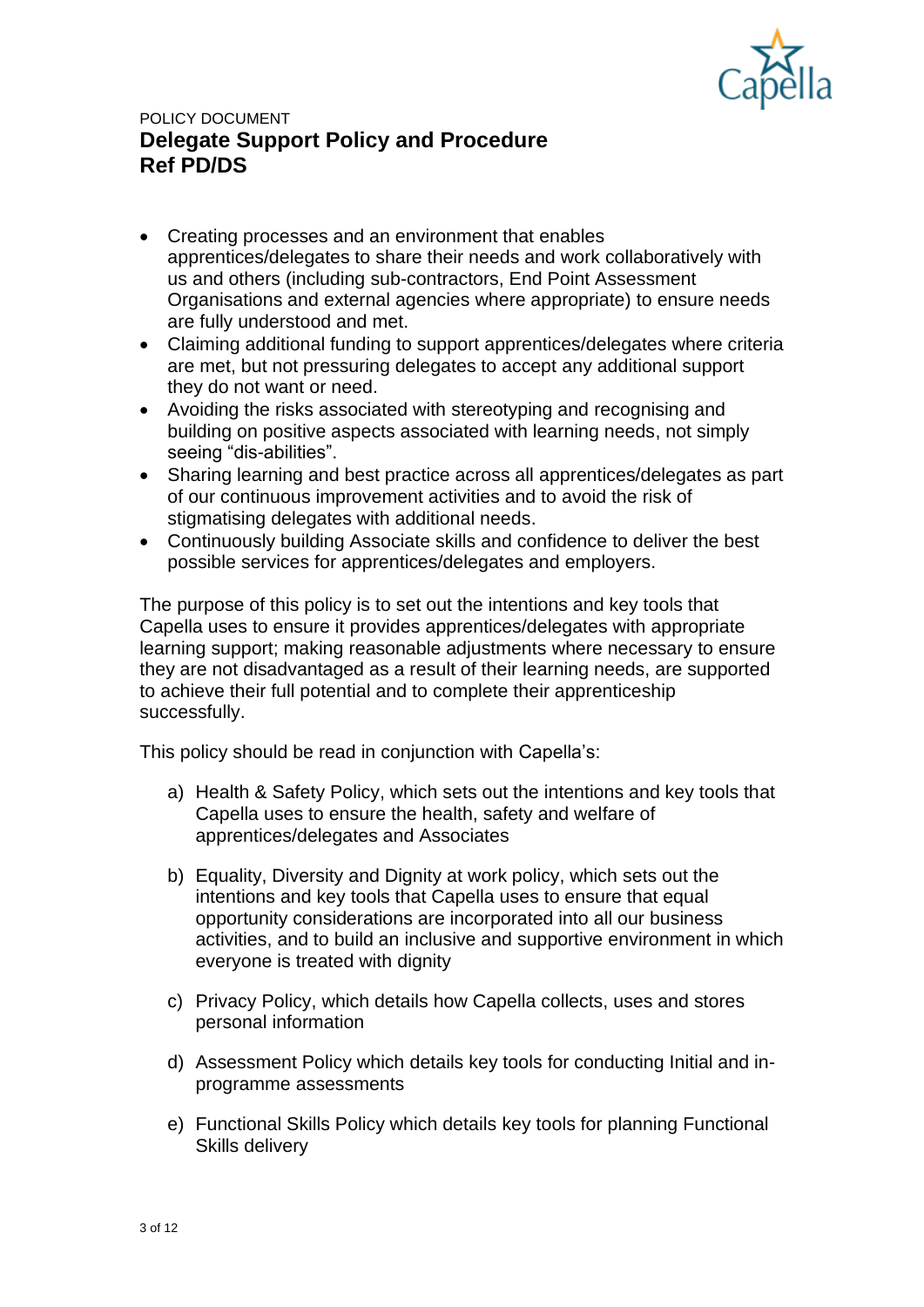

This policy includes how we:

- Achieve commitment to the policy in our organisation (Intent)
- Promote the policy (Tools and Curriculum)
- Train our Associates in implementing the policy (Training)
- Obtain additional support and guidance when required (Contacts)

Appendices to this policy provide additional information on Delegate Support:

- Appendix 1 contains The Capella Delegate Support Reporting Procedure which is used to capture and record delegates' learning support needs, and to review and monitor the effectiveness of the learning support provided
- Appendix 2 contains information regarding the sharing of Delegate Support information with employers and other relevant parties
- Appendix 3 contains the Capella Delegate Support Specialist Contract **Schedule**

### **Owners**

All Capella Associates, Capella Advisory Board Members, Capella Training Delivery Sub-contractors and End Point Assessment Organisations used by Capella must be aware of and work within this policy. The Capella Managing Director [\(Kate.Smith@Capellaassociates.com\)](mailto:Kate.Smith@Capellaassociates.com) takes lead responsibility for deployment of this policy, and has oversight of Capella's provision of learning support to apprentices/delegates.

### Intent

Capella aim to:

- 1. Provide a safe, supportive and fully inclusive environment where the learning needs and circumstances of all delegates are understood and met in full, and that enables all apprentices/delegates to achieve their full potential and complete their apprenticeship successfully.
- 2. Provide all apprentices/delegates with opportunities during the enrolment process, and throughout their Capella programme, to declare/discuss learning needs and/or disabilities and/or medical conditions which could affect their learning and for which they may require additional support.
- 3. Act swiftly, sensitively and inclusively if apprentices/delegates share any information regarding their learning needs with Associates.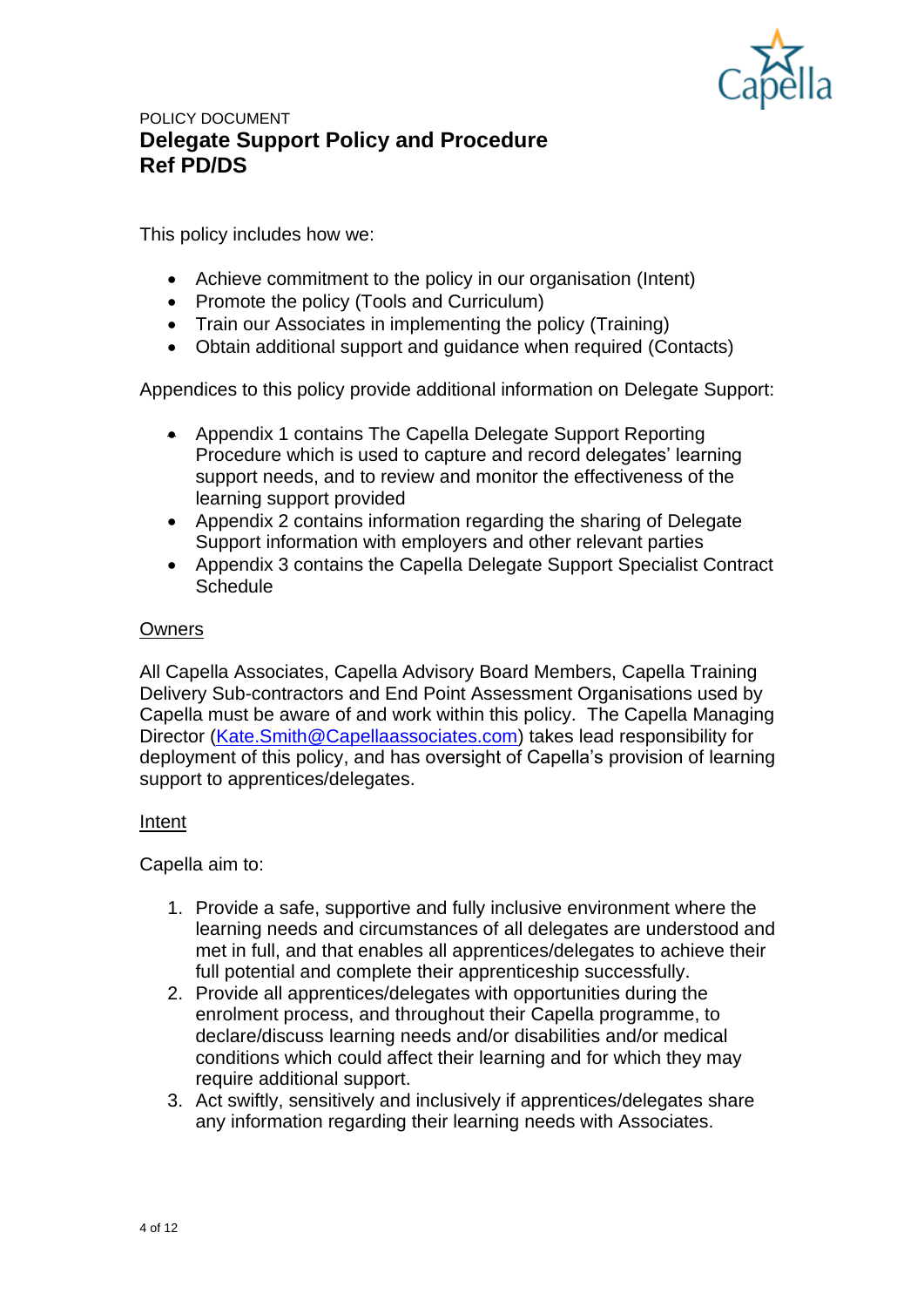

- 4. Ensure the delegate is at the centre of all discussions and actions relating to learning support, that they are involved and have a voice, they feel empowered, and that planned support fully recognises and builds on their strengths.
- 5. Work with apprentices/delegates who require learning support (and if appropriate their employer) to identify whether any specialist services and/or resources are required (eg assistive technology; specialist software and or hardware; note-takers; accessible information; Examination Access Arrangements etc).
- 6. Connect with community partners where wider engagement and support may be helpful (eg voluntary organisations).
- 7. Work with key Capella sub-contractors and End Point Assessment Organisations to ensure needs are fully understood and met.
- 8. Seek additional funding for learner support from relevant sources (eg Learning Support Funding from the ESFA) where applicable.
- 9. Normalise the concept of learning support and work to address any stigmatisation, for example by sharing new resources with all learners not just those with additional needs, and by promoting Fundamental British Values and challenging any inappropriate behaviour.
- 10.Regularly review the needs of apprentices/delegates who require learning support including:
	- Discussions with apprentices/delegates regarding current and ongoing needs
	- Assessment of the support that has been provided and the impact it has had
	- Ensuring that information regarding apprentices'/delegates' learning needs is recorded accurately, and in a timely, secure manner.
- 11.Provide personalised, flexible and responsive support for apprentices/delegates so that they can successfully complete their Capella programme.
- 12.Stay abreast of changes in published guidelines and regulations relating to Special Educational Needs and Disabilities, including details of available-funding, and comply with all such regulations where they are applicable to Capella.
- 13.Challenge poor practices/behaviours if identified.
- 14.Ensure that "everyone is responsible" for fulfilling the purpose and aims of this policy.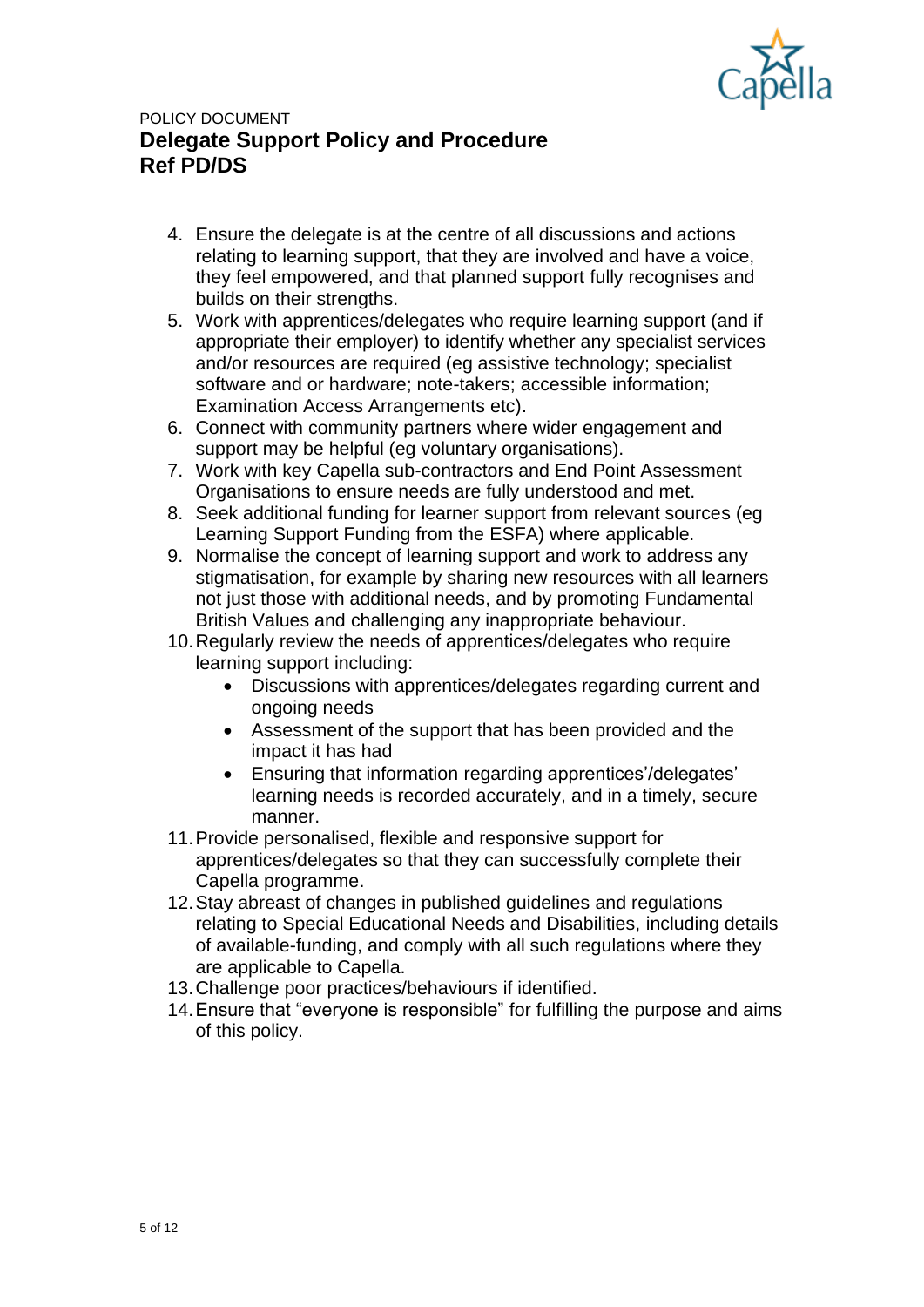

### Tools

The key tools that Capella will use, to ensure that Capella provides all apprentices/delegates who require learning support with appropriate support, are listed below, in the area of operation to which they relate:

### *Leadership / Policies / Procedures*

- 1. Annual review of this policy.
- 2. Annual communication of this policy to promote the importance of learning support and to ensure that all Associates, Advisory Board Members, Training Delivery Sub-contractors and End Point Assessment Organisations understand their responsibilities with regards to the provision of learning support to delegates.
- 3. Programme information that makes apprentices/delegates and their employers who are involved in our programmes aware of this policy including our intent.
- 4. Ensuring that all information relating to apprentices'/delegates' learning needs is captured robustly, shared only with parties who need to know and that it is stored securely (in one or more of the following: OneFile, password-protected Delegate Support Log, a Capella SharePoint area that has limited access as documented in the Capella User List).
- 5. Maintaining and regularly reviewing the Delegate Support Log to ensure all necessary actions have been taken and to identify any trends or systemic issues that require action (as prompted by the Standard Agendas for Capella Team Meeting and Advisory Board).
- 6. All Associates working within the Capella Code of Conduct.
- 7. Nominated Delegate Support Specialists who have a separate Contract Schedule setting out key aims and tasks as shown in Appendix 3.
- 8. Checking for updates in published guidelines and regulations as prompted by the Team Meeting Standard Agenda.

#### *Training*

- 9. Ensuring that all Associates, Apprenticeship Training Delivery Sub-Contractors and End Point Assessment Organisations who work directly with apprentices/delegates are aware of this policy.
- 10.Ensuring that all Associates, Apprenticeship Training Delivery Sub-Contractors and End Point Assessment Organisations consider any new/additional training needs relating to the provision of learning support that they may have as part of their annual Contract Review; and that appropriate steps are taken to address these training needs in a timely manner.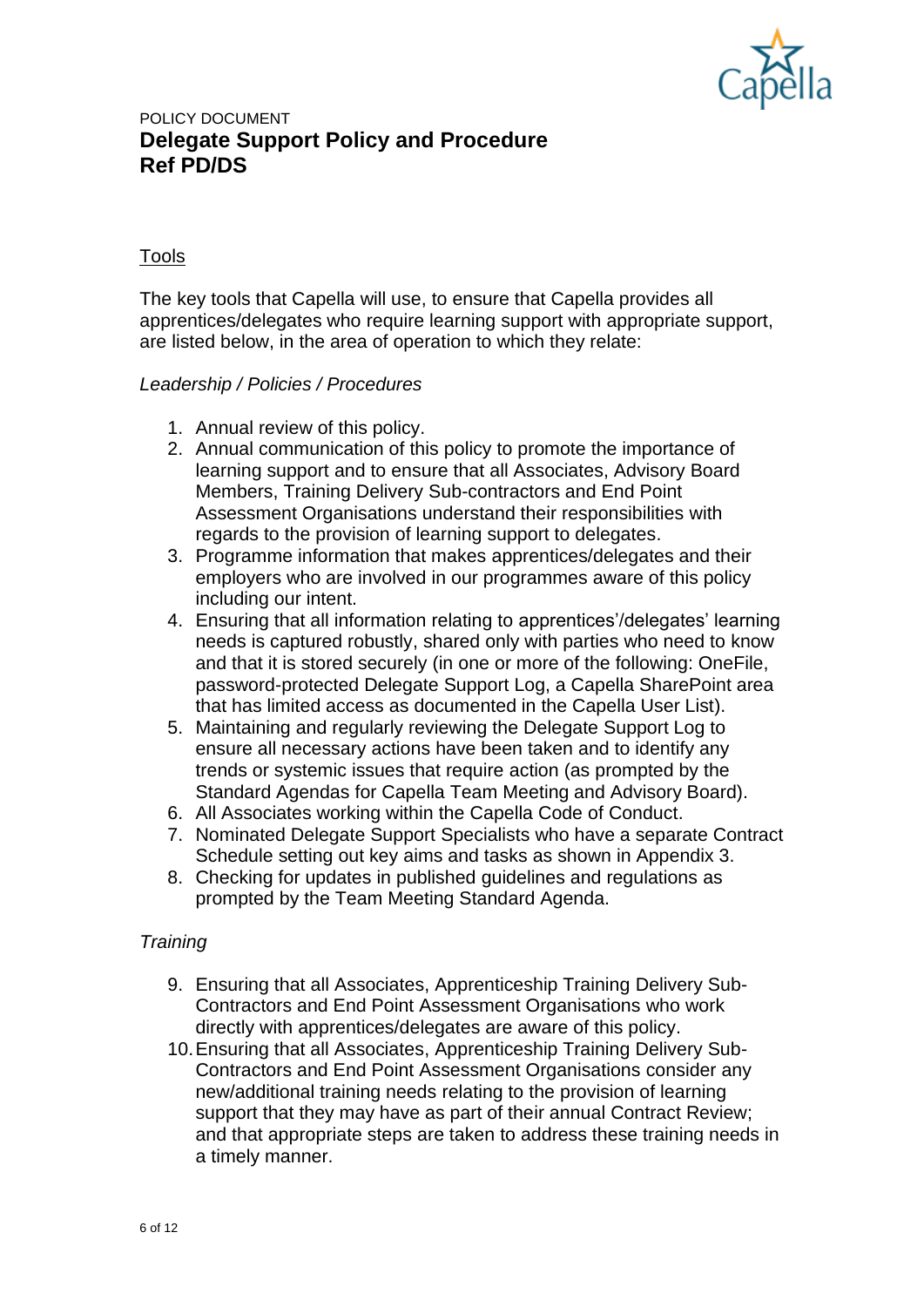

- 11.Specialist training for nominated Delegate Support Specialists.
- 12.Awareness training delivered via Capella Team Meetings and/or Standardisation meetings to continuously build understanding of SEND and key areas such as dyslexia.
- 13.Conducting quarterly analysis of data in the Delegate Support Log to identify common areas of disability and learning support to inform plans for upskilling Associates, any systemic adjustments to provision for all apprentices/delegates, and to share learning and best practice

### *Programme set-up and management*

- 15.Encouraging and developing open, supportive relationships with all Capella apprentices/delegates and other stakeholders so as to create opportunities for discussions and appropriate planning regarding learning needs as part of the enrolment process and throughout Capella programmes.
- 16.Recognising that the following are potential indicators of apprentices/delegates who may need additional support: struggling with the programme, falling behind, missing sessions.
- 17.Using documented processes to check for and capture learning support requirements (actual or potential) and related information:
	- a. H&S Checklist (CL12) for employer nominated Delegate Support contact
	- b. ProGo (CL3) main sheet for known needs prior to enrolment
	- c. Enrolment documentation (BP46) for declaring known needs and "getting to know you" questions to explore wider aspects.
	- d. Progo (CL3) "app admin" sheet for known/declared needs identified during delegate enrolment.
	- e. Delegate Support Log (BP60) for individual apprentice/delegate details
	- f. Delegate Support Details (BP59) to support the Initial conversation and subsequent planning/actions.
- 18.Contacting the apprentice/delegate, as soon as a learning need is identified, for the Capella Delegate Support Specialist to arrange and conduct an Initial Conversation with the apprentice/delegate and then complete subsequent steps as appropriate using "Delegate Support Details" (BP59)
- 19.Where appropriate, arranging regular calls for the Delegate Support Specialist and the apprentice/delegate to review progress, status and any actions required to ensure ongoing effectiveness of support, liaising with the relevant trainers and Programme Management Team to implement any necessary actions relating to Capella provision.
- 20.Following the guidelines and process set out in Appendix 1.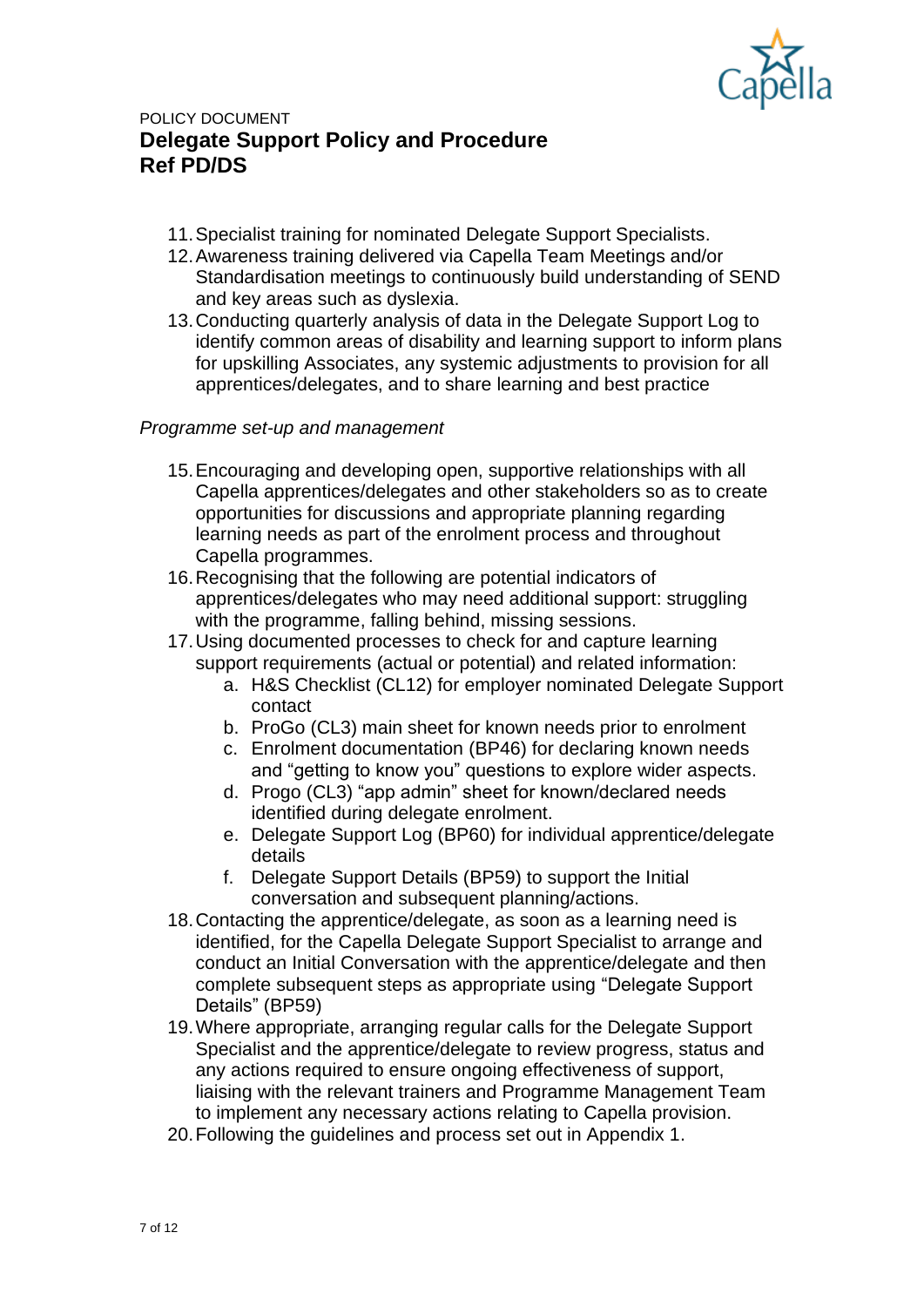

#### *Contacts*

1. Capturing, and sharing information regarding apprentices'/delegates' learning support requirements with others as required (eg employers; sub-contractors who provide aspects of training delivery, End Point Assessment Organisations) on a strictly "need to know basis" to ensure appropriate action is taken to support apprentices/delegates, whilst ensuring compliance with the latest legislation and guidance in relation to Data Protection at all times.

#### *Curriculum and supporting resources*

- 1. Since all Capella apprentices/delegates have a contract of employment with their employer (with whom Capella contracts), it is expected that their employer will provide any necessary learning support equipment/resources. However, if Capella's programme resources need to be tailored/adjusted, Capella will work directly with the apprentice/delegate to agree requirements and plans to fulfil these.
- 2. The Programme Management Team and/or Delegate Support Specialists will build/maintain a list of potential resources as part of the Delegate Support Log
- 3. All programmes will include the teaching of 'British Values' to help ensure a healthy, positive learning environment where differences are respected and valued.

#### Monitoring of the Policy

Delegate Support is reviewed multiple times per year as driven by the Capella Team Meeting Standard Agenda and Advisory Board Standard Agenda.

Incidents, issues and concerns appertaining to Delegate Support are regularly monitored by Capella's Programme Managers and the Delegate Support Specialist, and these are captured in Capella's Delegate Support Log.

#### Review and Updates

This policy will be reviewed every 12 months, or more frequently if required following identification of any issues/concerns and/or publication of new guidelines/legislation/official communications.

This policy is reviewed in line with the statutory requirements laid out in the following documents: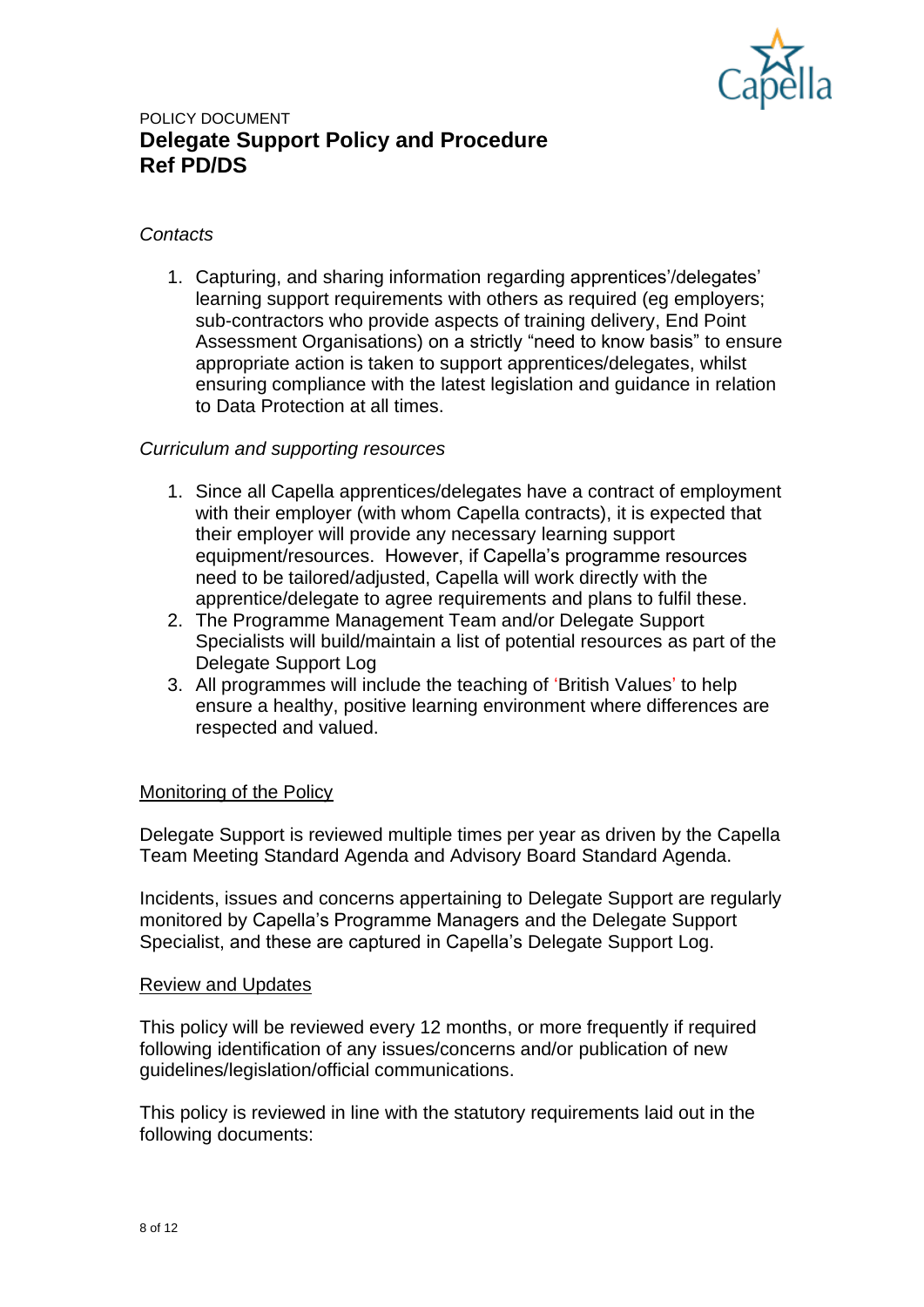

- 0-25 SEND Code of Practice (2014) (last updated April 2020) [\(www.gov.uk/government/publications/SEND-Code-of-Practice-0-25](http://www.gov.uk/government/publications/SEND-Code-of-Practice-0-25) )
- Disability Discrimination under the Equality Act 2010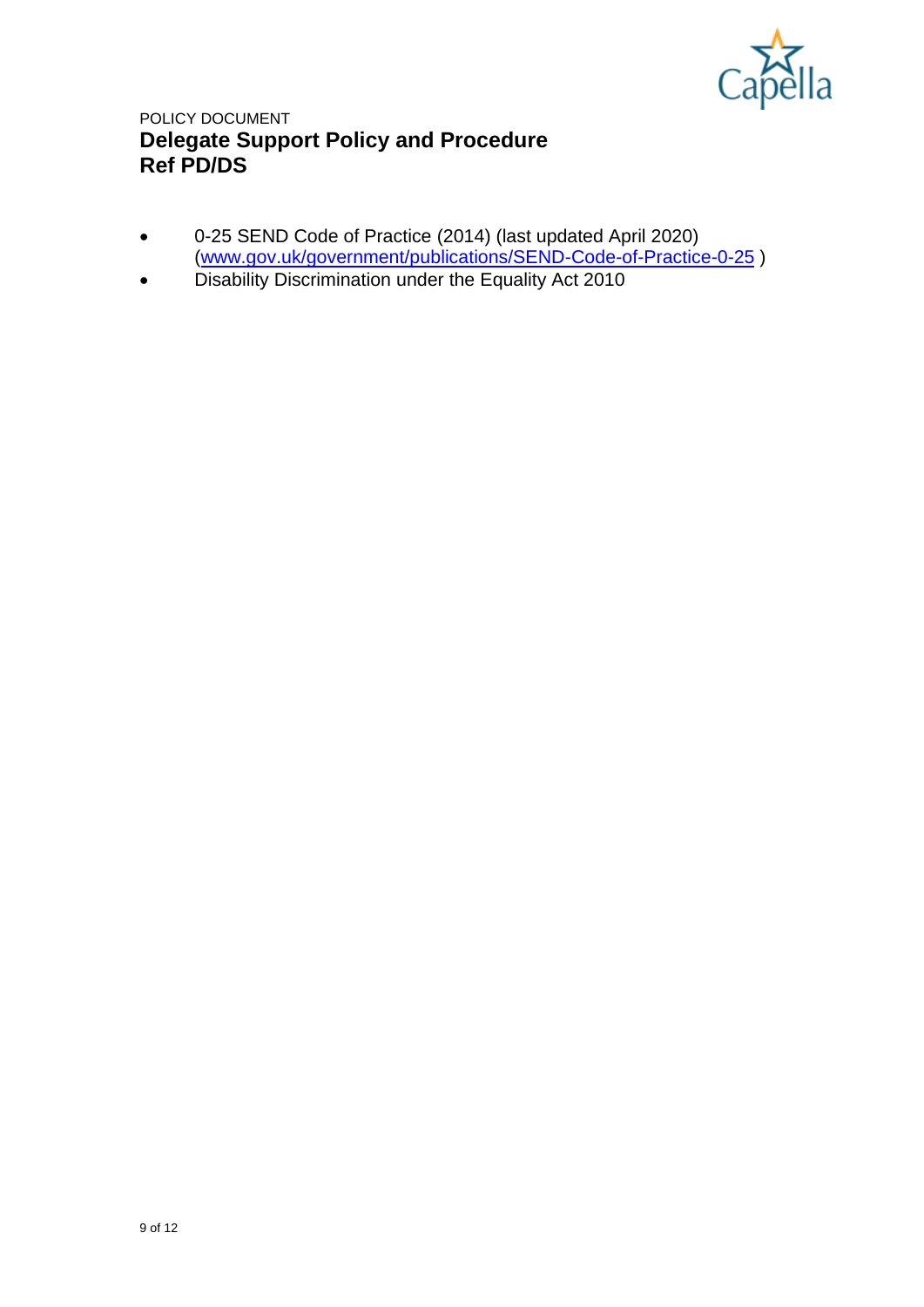

**Appendix 1: Procedure to capture and record apprentices'/delegates' learning support needs, and to review and monitor the effectiveness of the learning support provided**

### **Note that further details are included in "Delegate Support Details" (BP59)**

- 1. If apprentices/delegates indicate on their enrolment form or during the enrolment call that they have a learning need, the Delegate Support Team will confirm that they will be contacted by a Delegate Support Specialist to understand their needs and jointly agree an action plan. Template emails are available via the Shared Email Templates in Outlook and will be sent following the enrolment call to confirm next steps. If a learning need has been identified, plans for the initial conversation should be arranged and ideally the call will be made before programme Launch. "Delegate Support Details (BP59)" sets out guidelines for the call and related actions.
- 2. Where a Support Plan is required, the Delegate Support Specialist will arrange a Teams call with the Lead Trainer to jointly agree the plan. A call between the Delegate Support Specialist and the Lead Trainer will be scheduled every 6-10 weeks to review the plan. Regular communication via email will also take place.
- 3. Where a learning need has been identified prior to Launch, the documents below will be updated/processed by the Delegate Support Team.
	- o Progo (CL3) "app admin" sheet updated to show that a need has been identified/declared.
	- o Launch Prep email for the Lead Trainer populated to show that a need has been identified/declared, and that a call has been made and Delegate Support Details (BP59) have been completed/uploaded.
	- o "Delegate Support Details" (BP59) to capture details and ensure next steps are completed in full.
	- o Delegate Support Log (BP60) to capture a summary of details and ensure regular reviews are scheduled.
- 4. For apprentices/delegates who indicate at a later point in their programme that they have a learning need, the Delegate Support Specialist will be asked, by the Lead Trainer or Programme Manager, to update the Delegate Support Log, and make contact with the apprentice/delegate to agree plans for the initial conversation as soon as the need is identified.
- 5. Details of apprentice/delegate support needs will be communicated by the Delegate Support Specialist to the Lead Trainer and Programme Manager, who will communicate these via email to the others involved in programme delivery/management/assessment/End Point Assessment, to enable appropriate actions to be implemented.
- 6. During the lifetime of the programme, the nominated Delegate Support Specialist will schedule regular 1:1 calls with apprentices/delegates who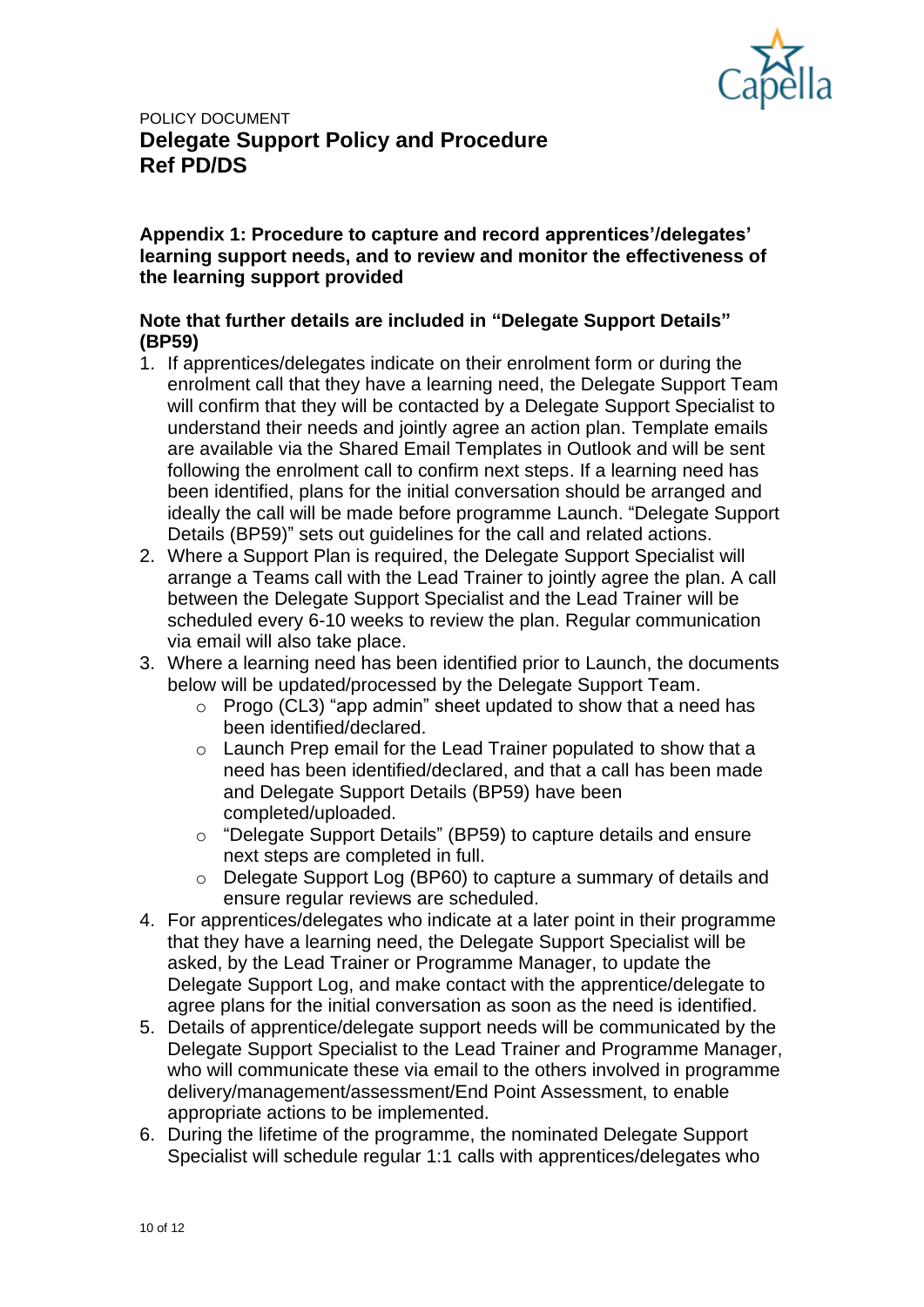

require learning support to ensure their learning needs are being met and to ascertain if any additional support is required. The Support Plan Review worksheet in the "Delegate Support Details" (BP59) will be updated to capture details and ensure next steps are completed in full.

7. If the criteria for claiming Learning Support Funding (LSF) has been met then the funding documents will be completed and processed

### **Appendix 2 – Sharing of Delegate Support information with Employers and other relevant parties**

Capella will only share Delegate Support information with an apprentice's/delegate's employer or another relevant party (eg a subcontractor who is providing training to delegates on Capella's behalf, or an End Point Assessment Organisation) where the learner has given their consent for Capella to do so and this consent will be documented on "Delegate Support Details – Initial Conversation" (BP59).

Supporting information relating to agreed actions, owners and dates will be captured on the "Delegate Support Details – Support Plan Review" (BP59).

Further information regarding the sharing of personal information is available in Capella's Privacy Policy.

### **Appendix 3 – Capella Delegate Support Specialist Contract Schedule**

The Delegate Support Specialist role includes:

- Being fully familiar with and working within Capella's Delegate Support policy
- Supporting an annual review of the Delegate Support policy
- Arranging and completing initial conversations and follow-up reviews with apprentices/delegates (as per "Delegate Support Details" BP59)
- Helping to develop the Delegate Support Plan and working with the Programme Manager and others to ensure the plan is implemented and all actions as per "Delegate Support Details" (BP59) are completed in full.
- Completing and submitting funding application documentation
- Supporting a monthly and quarterly review of the Delegate Support Log and providing relevant information for the Capella Team meeting and Advisory Board
- Providing support and advice for apprentices/delegates and other stakeholders